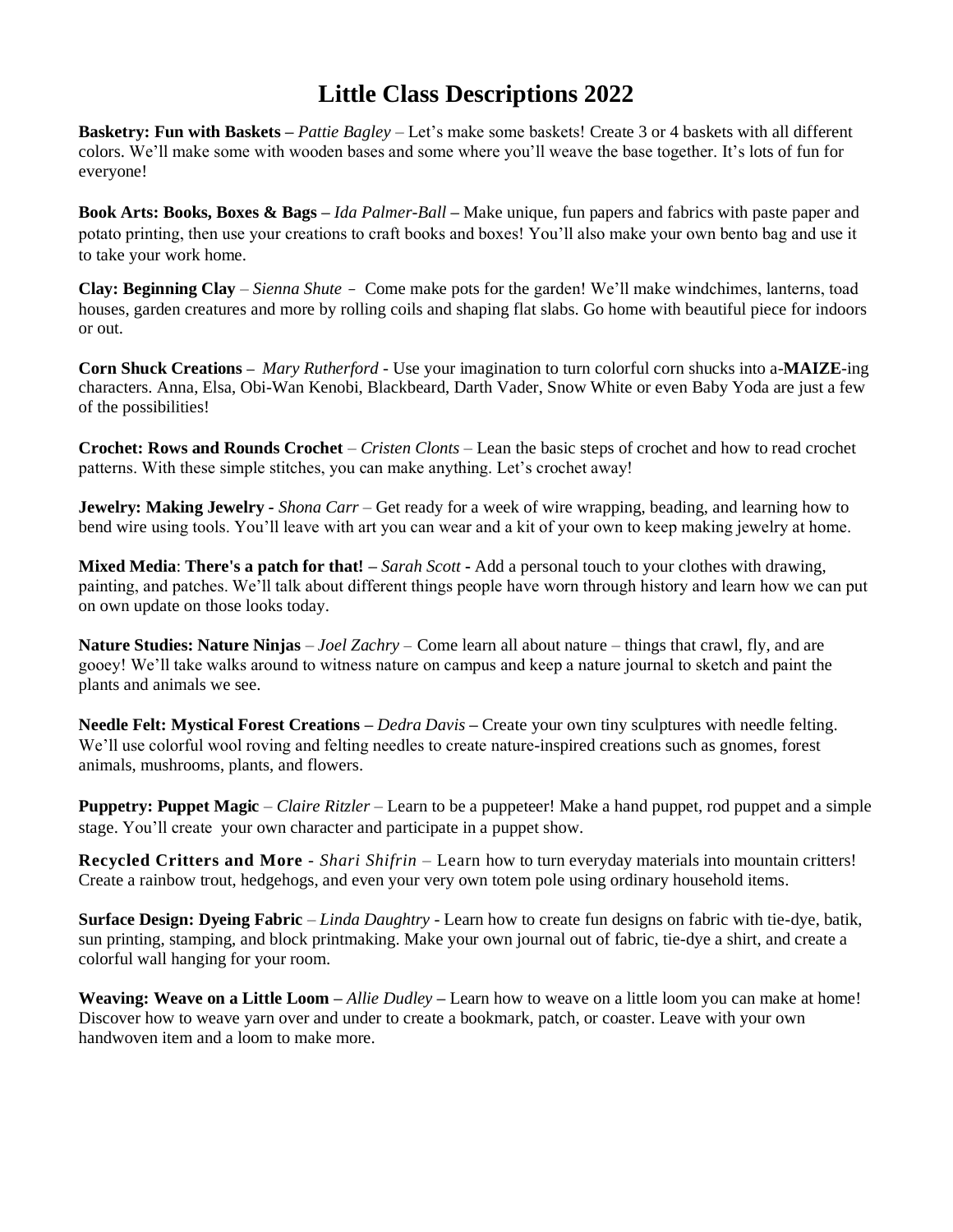## **Middle Class Descriptions 2022**

**Blacksmithing: Learn to Blacksmith –** *Caitlin Morris* **–** Make a hook, a fire poker, a handle, and a keychain out of hot steel while gaining the skills to work on your own projects (as time allows).

**Clay: Clay Play & Projects** – *Sam Andrews-Jarvis* – If you want to have fun and meaningful connections with your classmates and your projects, this class is for you. We will be making hand building projects using pinch, coil and slab methods. We'll then use leaves collected on campus to press into the clay and create patterns. You will take home projects you'll be proud to show your friends and family.

**Enameling: Enamel Magic –** *Kay Patterson* – Learn how to put colorful glass on copper and fire in a hot kiln. Work with glass as it melts, flowing, and fusing onto copper. We will prepare copper sheets with some fun metal techniques making shapes for jewelry, dog tags, and small bowls. Fire for two minutes and be amazed.

**Jewelry: Love Jewelry? Learn to Make It!** – *Terry Hale* – Learn how to design and create your own unique jewelry! We'll use real jeweler's tools, copper, sterling silver, beads, stones and lots more to make one-of-a-kind pendants and earrings.

**Marbling: Playing with Color and Design** – *Lynn Ann Miller* – Learn to float colors of acrylic paint to make oneof-a-kind papers. Experiment with color and technique to make an exciting book to showcase one of your beautiful designs.

**Music: Learn to Play the Dulcimer** – *Lorinda Jones* – The dulcimer is a three-stringed instrument that sits on your lap making it easy to see and play. No prior music experience is needed just an interest in becoming a musician and playing with others. Make music and friends as you play this fun and traditional instrument.

**Painting: Adventures in Painting** – *Bradley Wilson* – Explore several subjects such as painting people, animals, landscapes and more. We'll use both traditional and nontraditional approaches with painting media. Join this fun creative adventure as we make art and come together as a class to discuss our work. This class is all about having fun while making art!

**Quilting: Fun and Funky Quilts** – Nancy Hinds – Stitch together fabrics to make a quilt with a funky twist. Choose from the fabrics provided or bring your own in prints and colors you love. End the week with your very own quilt.

**Knitting: The Wonderful World of Fiber Arts** – *Emolyn Liden* – Learn to crochet and knit using knitting needles and talk about how to make wearable pieces. Learn design techniques that you can use in future projects, while we explore rug hooking, needle felting, sculptural knitting, jumbo knitting, dyeing yarn, and how to spin yarn. By the end of the week, you'll have a kit to take home and enough direction to continue. Some projects will be self-driven, meaning you can choose your own design and others will be collaborative group projects.

**Weaving: Let's Weave! –** *Connie Lippert* **–** Explore several exciting weaving projects in a week. Build your own tiny loom out of chipboard and make a pouch! Dye yarn with Kool-aid and weave a basket! We will even get to try out weaving on a floor loom.

**Woodburning**: **Basics of Woodburning** – *Terez Hjetland –* Do you want to play with fire? Come and learn the basics of woodburning. Learn how to use a woodburning pen to create beautiful designs on wood, paper or even **leather**